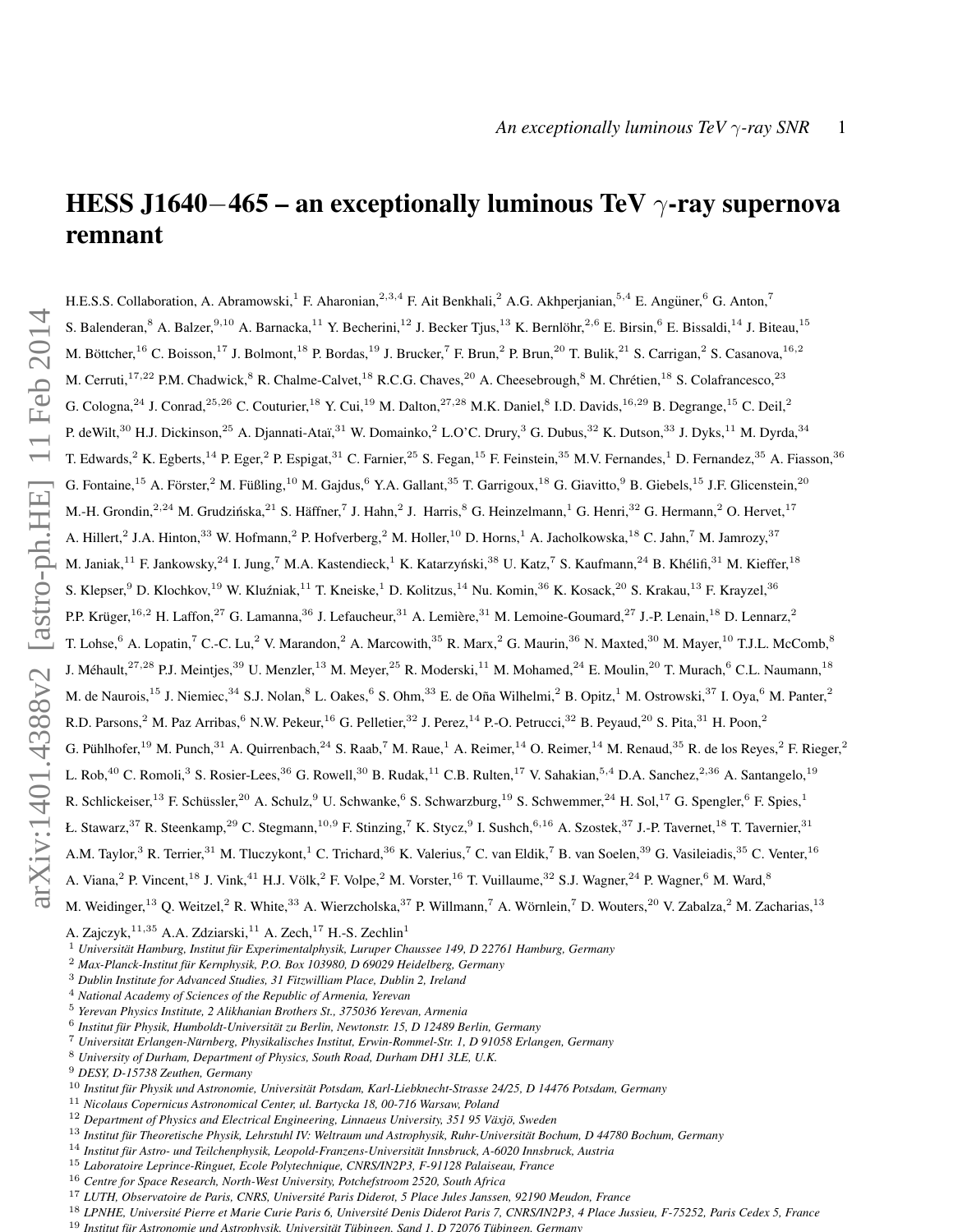#### ABSTRACT

The results of follow-up observations of the TeV  $\gamma$ -ray source HESS J1640−465 from 2004 to 2011 with the High Energy Stereoscopic System (H.E.S.S.) are reported in this work. The spectrum is well described by an exponential cut-off power law with photon index  $\Gamma = 2.11 \pm 0.09_{\text{stat}} \pm 0.10_{\text{sys}}$ , and a cut-off energy of  $E_c = 6.0_{-1.2}^{+2.0}$  TeV. The TeV emission is significantly extended and overlaps with the north-western part of the shell of the SNR G338.3−0.0. The new H.E.S.S. results, a re-analysis of archival *XMM-Newton* data, and multi-wavelength observations suggest that a significant part of the  $\gamma$ -ray emission from HESS J1640−465 originates in the SNR shell. In a hadronic scenario, as suggested by the smooth connection of the GeV and TeV spectra, the product of total proton energy and mean target density could be as high as  $W_p n_H \sim 4 \times 10^{52} (d/10 \text{kpc})^2 \text{ erg cm}^{-3}$ .

Key words: radiation mechanisms: non-thermal, ISM: supernova remnants, ISM: individual objects: G338.3−0.0

# 1 INTRODUCTION

Starting in 2004 the Galactic Plane Survey [\(Aharonian et al. 2006b\)](#page-7-0) performed by the H.E.S.S. Collaboration, using an array of imaging atmospheric Cherenkov telescopes (IACTs), led to the discovery of nearly 70 new sources in the very-high-energy (VHE, E>100 GeV)  $\gamma$ -ray regime [\(Carrigan et al. 2013\)](#page-7-1). The challenge since then has been to associate these sources with astrophysical objects seen in other wavelengths and to identify the underlying radiation mechanisms. A large fraction of the Galactic VHE  $\gamma$ -ray population could be associated with regions with recent star-forming activity and to objects at late stages of stellar evolution such as supernova remnants (SNRs) and the nebulae produced by powerful young pulsars (for a review, see e.g. [Hinton & Hofmann 2009\)](#page-7-2). In many cases where an astrophysical counterpart to the VHE  $\gamma$ ray emission could be identified, however, the nature of the underlying particle population remains unclear. Highly energetic  $\gamma$ ray emission could be either produced by relativistic electrons or protons (and heavier nuclei). Relativistic hadrons undergo inelastic scattering with nuclei in the interstellar medium (ISM), producing  $\pi^0$ -decay  $\gamma$ -ray emission. Ultra-relativistic electrons, on the other hand, can up-scatter low-energy photons present at the acceleration site via the Inverse Compton (IC) process. In very dense media Bremsstrahlung losses of electrons can significantly contribute to the generated  $\gamma$ -ray emission. IACTs can play a key role in identifying the underlying particle population and studying non-thermal processes in  $\gamma$ -ray sources by localising the emission region and constraining the energy spectrum at very high energies.

The VHE  $\gamma$ -ray source HESS J1640–465 was discovered by H.E.S.S. in the Galactic Plane Survey [\(Aharonian et al.](#page-7-0) [2006b\)](#page-7-0) and is positionally coincident with the SNR G338.3−0.0 [\(Whiteoak & Green 1996\)](#page-8-0). Using *XMM-Newton* observations [Funk](#page-7-3) [et al.](#page-7-3) [\(2007\)](#page-7-3) detected a highly absorbed extended X-ray source (XMMU J164045.4−463131) close to the geometric centre of the SNR and within the H.E.S.S. source region. The X-ray and VHE  $\gamma$ -ray emission components were interpreted as synchrotron and IC emission from relativistic electrons in a pulsar wind nebula (PWN). Observations with *Chandra* confirmed the presence of the extended nebula and identified a point-like source which was suggested to be the associated pulsar [\(Lemiere et al. 2009\)](#page-7-4). Recently, [Castelletti](#page-7-5) [et al.](#page-7-5) [\(2011\)](#page-7-5) analysed new high-resolution multi-frequency radio data of G338.3−0.0 but could only set upper limits on the radio flux from a potential extended radio nebula. *Fermi*-LAT observations revealed a high-energy (HE,  $100 \text{ MeV} < E < 100 \text{ GeV}$ )  $\gamma$ -ray source coincident with HESS J1640−465 [\(Slane et al. 2010\)](#page-8-1), also

designated 2FGL 1640.5−4633 in the two-year *Fermi*-LAT catalogue [\(Nolan et al. 2012\)](#page-8-2). Note that no pulsation has been found in any wavelength band so far. Due to the large  $\gamma$ -ray to X-ray ratio luminosity ( $L_{\gamma}/L_X \simeq 30$ ; [Funk et al. 2007\)](#page-7-3), [Slane et al.](#page-8-1) [\(2010\)](#page-8-1) inferred an evolved PWN with a low magnetic field and an injection spectrum that consists of a Maxwellian electron population with a power-law tail (as e.g. proposed by [Spitkovsky 2008\)](#page-8-3) to reproduce the broadband spectral energy distribution (SED) in a leptonic PWN scenario. A hadronic origin of the  $\gamma$ -ray emission was considered to be unlikely as it would require rather high ambient densities ( $n \simeq 100 \text{ cm}^{-3}$ ), implying intense thermal radiation in X-rays from the SNR shell that has so far not been detected.

[Lemiere et al.](#page-7-4) [\(2009\)](#page-7-4) performed a detailed study of the gaseous environment of G338.3−0.0, and based on the HI absorption features, derived a distance of  $(8 - 13)$  kpc. A recent study of the nearby stellar cluster Mercer 81 and the giant HII region G338.4+0.1 by [Davies et al.](#page-7-6) [\(2012\)](#page-7-6) supports this estimate, which implies that HESS J1640−465 is the most luminous VHE  $\gamma$ -ray source known in the Galaxy. Throughout this work, a distance of 10 kpc is assumed. Since the original discovery of HESS J1640−465, the available H.E.S.S. exposure towards this source has quadrupled w.r.t the data used in [\(Aharonian et al.](#page-7-0) [2006b\)](#page-7-0), and advanced analysis methods are now available that allow for a much more detailed spectral and morphological study of the VHE  $\gamma$ -ray emission. In this work, H.E.S.S. follow-up studies and a re-analysis of *XMM-Newton* data are presented. Both the broadband SED and the TeV morphology reveal evidence for proton acceleration in the SNR shell of G338.3−0.0.

#### 2 H.E.S.S. OBSERVATIONS AND RESULTS

H.E.S.S. is an array of five imaging atmospheric Cherenkov telescopes located in Namibia designed to detect VHE  $\gamma$ -rays. The fifth telescope started operation in September 2012. All H.E.S.S. data used to perform the studies described below have been taken between May 2004 and September 2011 with the four-telescope array [\(Aharonian et al. 2006a\)](#page-7-7). The total dead time corrected live time amounts to 63.4 hr, compared to 14.3 hr in the original publication [\(Aharonian et al. 2006b\)](#page-7-0). Observations have been performed at zenith angles between 20° and 65° with a mean value of  $\sim 33^{\circ}$ . The data were recorded with pointing offsets between  $0.2^{\circ}$  and 1.8° with a mean value of 1.1° from the HESS J1640−465 position. Data were analysed using a standard Hillas-type H.E.S.S.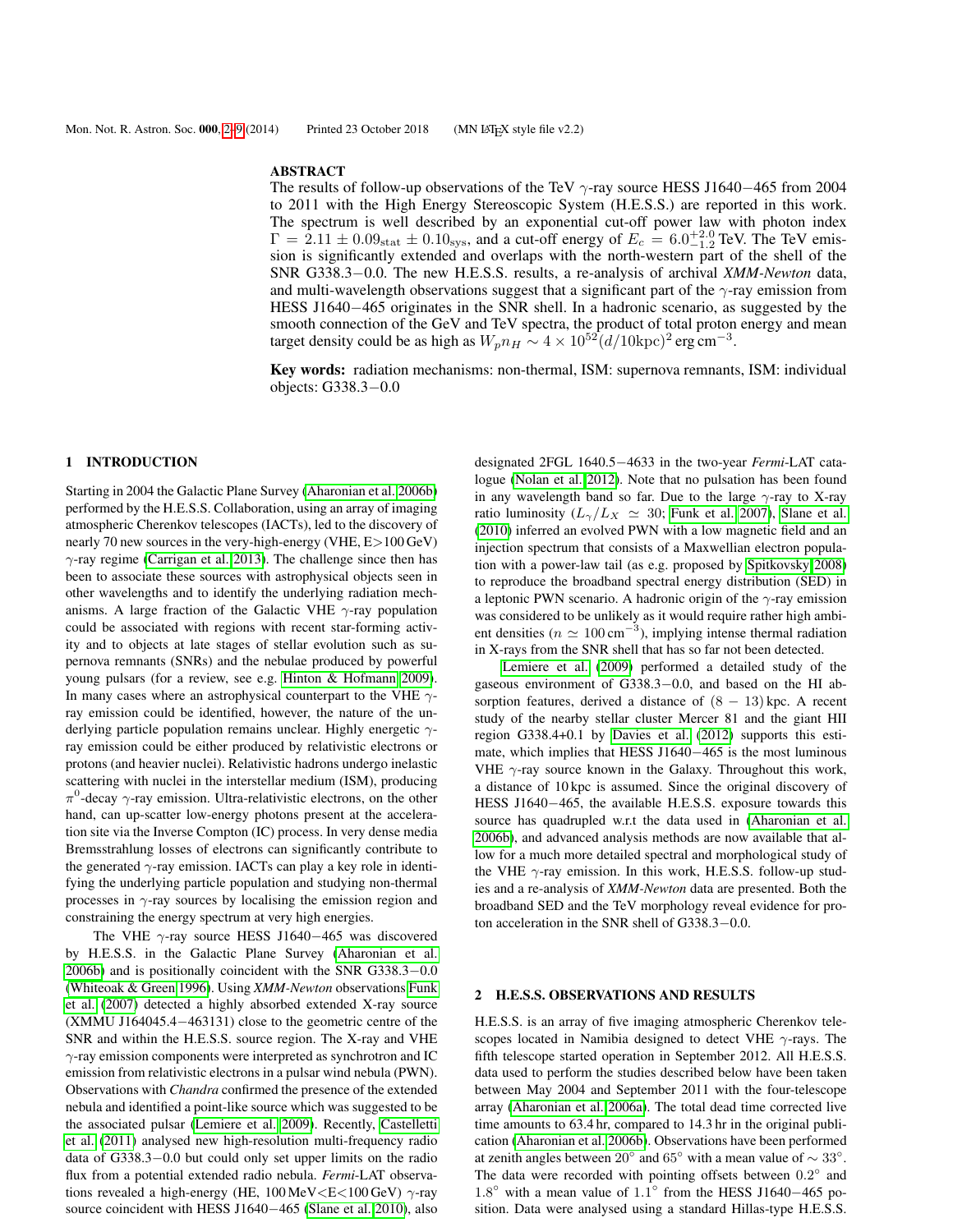analysis<sup>[1](#page-2-0)</sup> for the event reconstruction and a boosted decision tree based event classification algorithm to discriminate  $\gamma$ -rays from the charged particle background [\(Ohm et al. 2009\)](#page-8-4). All results were cross-checked by an independent analysis and calibration for consistency [\(de Naurois & Rolland 2009\)](#page-7-8).

# 2.1 Morphology

The source position and morphology have been obtained with *hard* cuts and using the ring background estimation method [\(Berge](#page-7-9) [et al. 2007\)](#page-7-9). In this setup a minimum intensity in the camera image of 160 p.e. is required, resulting in an energy threshold of  $E_{\text{th}} = 600 \,\text{GeV}$  and a point spread function (PSF) with 68% containment radius of  $r_{68} = 0.09^{\circ}$  for the morphology studies. The fit of a symmetric two-dimensional Gaussian profile, convolved with the H.E.S.S. PSF with *Sherpa* [\(Freeman et al. 2001\)](#page-7-10) gives a best-fit position of RA  $16^{\text{h}}40^{\text{m}}41.0^{\text{s}} \pm 1.0_{\text{stat}}^{\text{s}} \pm 1.3_{\text{sys}}^{\text{s}}$  and Dec  $-46^{\circ}32'31'' \pm 14''_{\text{stat}} \pm 20''_{\text{sys}}$  (J2000), consistent with the previously published value [\(Aharonian et al. 2006b\)](#page-7-0). The systematic error on the best-fit position originates from the pointing precision of the H.E.S.S. array of about  $20''$ . The source is intrinsically extended with a Gaussian width of  $\sigma_S = (4.3 \pm 0.2)^T$ . This extension is 1.6' ( $\sim$ 2 $\sigma$ ) larger than in the original publication, which can be understood as fainter emission belonging to HESS J1640−465 that can now be revealed with the increased data set. Figure [1](#page-2-1) shows the H.E.S.S. best-fit position and extension overlaid on the VHE  $\gamma$ -ray excess map. The VHE  $\gamma$ -ray source encloses the northern part of the SNR shell of G338.3−0.0, the candidate PWN XMMU J164045.4−463131 [\(Funk et al. 2007\)](#page-7-3) and the Fermi-LAT source 2FGL 1640.5−4633 [\(Slane et al. 2010;](#page-8-1) [Nolan](#page-8-2) [et al. 2012\)](#page-8-2). Figure [1](#page-2-1) also shows some indication for an asymmetric extension of the emission along the northern part of the shell and towards the newly discovered source HESS J1641−463 [\(Oya et al.](#page-8-5) [2013\)](#page-8-5). This extension is also seen as residual VHE  $\gamma$ -ray emission when subtracting the source model from the sky map, indicating that the symmetric Gaussian model for HESS J1640−465 is an oversimplification. The residual emission could indicate some emission in between HESS J1640−465 and HESS J1641−463. This component is however not detected with high significance, making a discussion of its origin difficult in this context. Morphological fits in energy bands do not reveal any significant change in best-fit position and/or extension, which would have indicated a change in source morphology with energy (as e.g. seen in the PWNe HESS J1825−137 or HESS J1303−631; [Aharonian et al.](#page-7-11) [2006c;](#page-7-11) [Abramowski et al. 2012a\)](#page-7-12).

# <span id="page-2-3"></span>2.2 Spectrum

The VHE  $\gamma$ -ray spectrum is shown in Figure [2,](#page-2-2) and has been extracted using *std* cuts (60 p.e. minimum image intensity,  $E_{\text{th}} =$ 260 GeV), using the reflected region background method [\(Berge](#page-7-9) [et al. 2007\)](#page-7-9) and forward folding with a maximum likelihood optimisation [\(Piron et al. 2001\)](#page-8-6) from the 90% containment radius of the VHE  $\gamma$ -ray emission of HESS J1640–465 of 0.18 $^{\circ}$  around the best-fit position. The fit of a power law with exponential cut-off:  $dN/dE = \Phi_0 \times (E/1 \text{ TeV})^{-\Gamma} e^{-E/E_c}$  results in a photon index  $\Gamma = 2.11 \pm 0.09<sub>stat</sub> \pm 0.10<sub>sys</sub>$ , a differential flux normalisation at 1 TeV of  $\Phi_0 = (3.3 \pm 0.1_{\text{stat}} \pm 0.6_{\text{sys}}) \times 10^{-12} \text{ TeV}^{-1} \text{ cm}^{-2} \text{ s}^{-1}$ 

<span id="page-2-0"></span><sup>1</sup> The software package HAP version 12-03-pl02 with version32 of the lookup tables was used.



<span id="page-2-1"></span>Figure 1. H.E.S.S. excess map smoothed with a 2D Gaussian with 0.017° variance and the best-fit position (statistical errors only) and intrinsic Gaussian width overlaid as blue solid and dashed lines. 610 MHz radio contours are shown in black [\(Castelletti et al. 2011\)](#page-7-5). The green circle indicates the position of the candidate PWN XMMU J164045.4−463131, and in gray the best-fit position of the Fermi source 2FGL 1640.5−4633 is given. The white circle indicates the source HESS J1641−463 [\(Oya et al.](#page-8-5) [2013\)](#page-8-5) and the region of high radio emission connecting HESS J1640−465 and HESS J1641−463 is the HII region G338.4+0.1. The progenitor of G338.3-0.0 is potentially associated with the massive young stellar cluster Mercer 81 [\(Davies et al. 2012\)](#page-7-6).



<span id="page-2-2"></span>Figure 2. VHE  $\gamma$ -ray spectrum of HESS J1640–465 (top) and flux residuals (bottom) extracted within the 90% containment radius (see text). Also shown is the best-fit power law, plus exponential cut-off model and 68% error band. All spectral points have a minimum significance of  $2\sigma$ . The last point is the differential flux upper limit in this energy band at 95% confidence level.

and a cut-off energy of  $E_c = 6.0^{+2.0}_{-1.2}$  TeV. The systematic errors on flux norm and index for this data set are based on the difference seen between the main and cross-check analysis and are a result of uncertainties in e.g. atmospheric conditions, simulations, broken pixels, analysis cuts, or the run-selection. The fit probability p for an exponential cut-off power law model is  $p \sim 36\%$ , whereas the fit probability for a pure power law model is  $p \sim 1\%$ . The luminosity of HESS J1640−465 above 1 TeV at 10 kpc distance is  $L_{>1\text{TeV}} \simeq 4.6 \times 10^{35} (d/10 \,\text{kpc})^2 \,\text{erg s}^{-1}$ , a factor of ∼ 2.8 higher than that of the Crab nebula.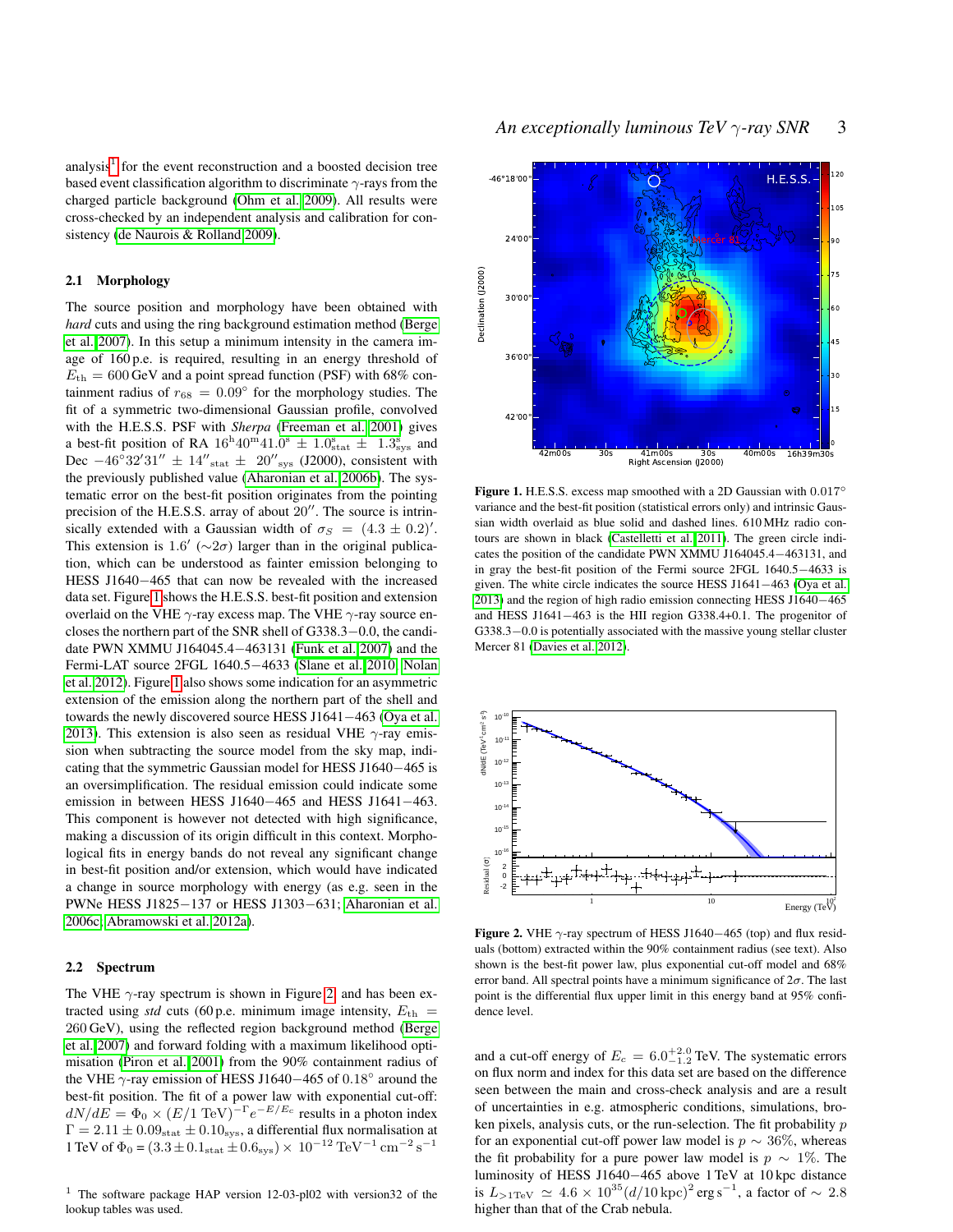

<span id="page-3-0"></span>Figure 3. Comparison of the HE and VHE  $\gamma$ -ray spectra of HESS J1640−465 (filled circles) and RX J1713.7−3946 (open squares). Data for RX J1713.7−3946 are from [Abdo et al.](#page-7-13) [\(2011\)](#page-7-13) and [Aharonian](#page-7-14) [et al.](#page-7-14) [\(2011\)](#page-7-14), GeV data of HESS J1640−465 is from [Slane et al.](#page-8-1) [\(2010\)](#page-8-1). Also shown is the best-fit exponential cut-off power law model to the full  $\gamma$ -ray spectrum (Table [1\)](#page-4-0).

The photon index as reconstructed with the new H.E.S.S. data at TeV energies is compatible with the photon index as reconstructed in the GeV domain [\(Slane et al. 2010;](#page-8-1) [Nolan et al. 2012;](#page-8-2) [Ackermann et al. 2013\)](#page-7-15). A simultaneous exponential cut-off power law fit to the GeV data points as derived by [Slane et al.](#page-8-1) [\(2010\)](#page-8-1), and new TeV data between 200 MeV and 90 TeV (shown in Figure [3\)](#page-3-0) has been performed. The result of this fit is summarised in Table [1](#page-4-0) and shows that the flux at 1 TeV, the photon index as well as the cut-off energy are consistent with the fit to the H.E.S.S.-only data. The fit has a  $\chi^2$  of 21 for 24 degrees of freedom  $(d.o.f.)$  with a probability of 63%<sup>[2](#page-3-1)</sup> and implies that no break in the  $\gamma$ -ray spectrum between the *Fermi* and H.E.S.S. energy range is required in order to describe the data.

#### 3 XMM-NEWTON DATA ANALYSIS

[Funk et al.](#page-7-3) [\(2007\)](#page-7-3) reported the detection of the candidate PWN XMMU J164045.4−463131 with *XMM-Newton* and introduced it as a potential counterpart of HESS J1640−465. As becomes clear from Fig. [1](#page-2-1) the VHE  $\gamma$ -ray emission region also overlaps with the northern part of the shell of SNR G338.3–0.0. To investigate  $\gamma$ ray emission scenarios related to the SNR, the *XMM-Newton* data (ObsID: 0302560201) were re-analysed to derive an upper limit for diffuse X-ray emission originating from the northern part of the shell. For the analysis the Science Analysis System (SAS) version 12.0.1 was used, supported by tools from the FTOOLS package and XSPEC version 12.5.0 [\(Arnaud 1996\)](#page-7-16) for spectral modelling. The data are affected by long periods of strong background flaring activity resulting in net exposures of only 5.9 ks (PN) and 13.5 ks (MOS), following the suggested standard criteria for good-timeinterval filtering. To detect and remove point-like X-ray sources the standard *XMM-Newton* SAS maximum likelihood source detection algorithm was used in four energy bands  $((0.5 - 1.0)$  keV,

 $(1.0 - 2.0)$  keV,  $(2.0 - 4.5)$  keV, and  $(4.5 - 10.0)$  keV). Events around all sources detected in any of these bands were removed from a region corresponding to the 95% containment radius of the *XMM-Newton* PSF at the respective source position in the detector. The total flux upper limit was derived assuming that the remaining count-rate from a polygon region enclosing the northern part of the shell is due to background. A power-law model with photon index  $\Gamma_X = -2$  was applied to constrain non-thermal leptonic emission. Two different absorption column densities as found in the literature,  $N_{\text{H},1} = 6.1 \times 10^{22} \text{ cm}^{-2}$  [\(Funk et al. 2007\)](#page-7-3) and  $N_{\text{H},2} = 1.4 \times 10^{23} \text{ cm}^{-2}$  [\(Lemiere et al. 2009\)](#page-7-4), have been considered. No diffuse X-ray emission coincident with the SNR shell was detected with this data set. The resulting 99% confidence upper limits for the unabsorbed flux ((2 – 10) keV) are  $F_{99}(N_{\rm H,1}) = 4.4 \times$  $10^{-13}$  erg cm<sup>-2</sup> s<sup>-1</sup> and  $F_{99}(N_{\rm H,2}) = 8.3 \times 10^{-13}$  erg cm<sup>-2</sup> s<sup>-1</sup>. These values have been scaled up by 11% to account for the missing area due to excluded point-like sources.

#### 4 DISCUSSION

The H.E.S.S. source encloses the PWN candidate XMMU J164045.4−463131 as well as the north-western half of the incomplete shell of G338.3−0.0. The comprehensive multi-wavelength data available together with the new H.E.S.S. and *XMM-Newton* results allow for a much more detailed investigation of the SED and hence the underlying non-thermal processes to be carried out. As the evolutionary state of G338.3−0.0 is essential for the discussion, the age of the SNR is estimated, and the environment in which it likely expanded is investigated. These estimates will form the basis for the discussion of the origin of the non-thermal emission in a PWN and SNR scenario.

#### <span id="page-3-2"></span>4.1 Age and Environment of G338.3−0.0

The age and environment of the SNR have a large influence on the interpretation and modeling of the emission scenario and thus deserve discussion in this context. Previous estimates put the age of the SNR in the range of  $(5-8)$  kyr [\(Slane et al. 2010\)](#page-8-1), however, as becomes evident from the discussion below, it may be significantly younger than that.

If the X-ray PWN is indeed related to the SNR, then G338.3−0.0 originated from a core-collapse supernova explosion of a massive star. Such stars usually modify the surrounding medium through strong stellar winds, creating a cavity of relatively low density surrounded by a high-density shell of swept-up material. (see [Weaver et al. 1977;](#page-8-7) [Chevalier 1999\)](#page-7-17). Such a wind-blown bubble scenario has never been considered for this object, but needs to be explored for a detailed discussion of the  $\gamma$ -ray emission mechanisms possibly at work in HESS J1640−465. These cavities have significant impact on the evolution of the subsequent supernova shock front, and such scenarios have been evoked to explain the properties of other SNRs like the Cygnus Loop (e.g. [Levenson](#page-8-8) [et al. 1998\)](#page-8-8), RCW 86 [\(Vink et al. 1997\)](#page-8-9), and RX J1713.7−3946 [\(Fukui et al. 2003\)](#page-7-18), all of which have physical diameters similar to G338.3−0.0. [Chevalier](#page-7-17) [\(1999\)](#page-7-17) estimated the size of windblown cavities by requiring a pressure equilibrium between the inside of the bubble, which has been pressurised by the total energy of the wind:  $1/2\dot{M}v_{\rm w}^2\tau$ , and the surrounding medium. Here,  $\dot{M}$  is the mean mass-loss rate,  $v_w$  is the wind speed and  $\tau$  is the lifetime of the star. With a distance of 10 kpc, the radius of the observed shell of G338.3–0.0 is 10 pc, which is assumed here to be

<span id="page-3-1"></span><sup>2</sup> The fit has been performed on the binned H.E.S.S spectrum shown in Figure [2](#page-2-2) and on the GeV spectrum from [Slane et al.](#page-8-1) [\(2010\)](#page-8-1) taking into account statistical errors only.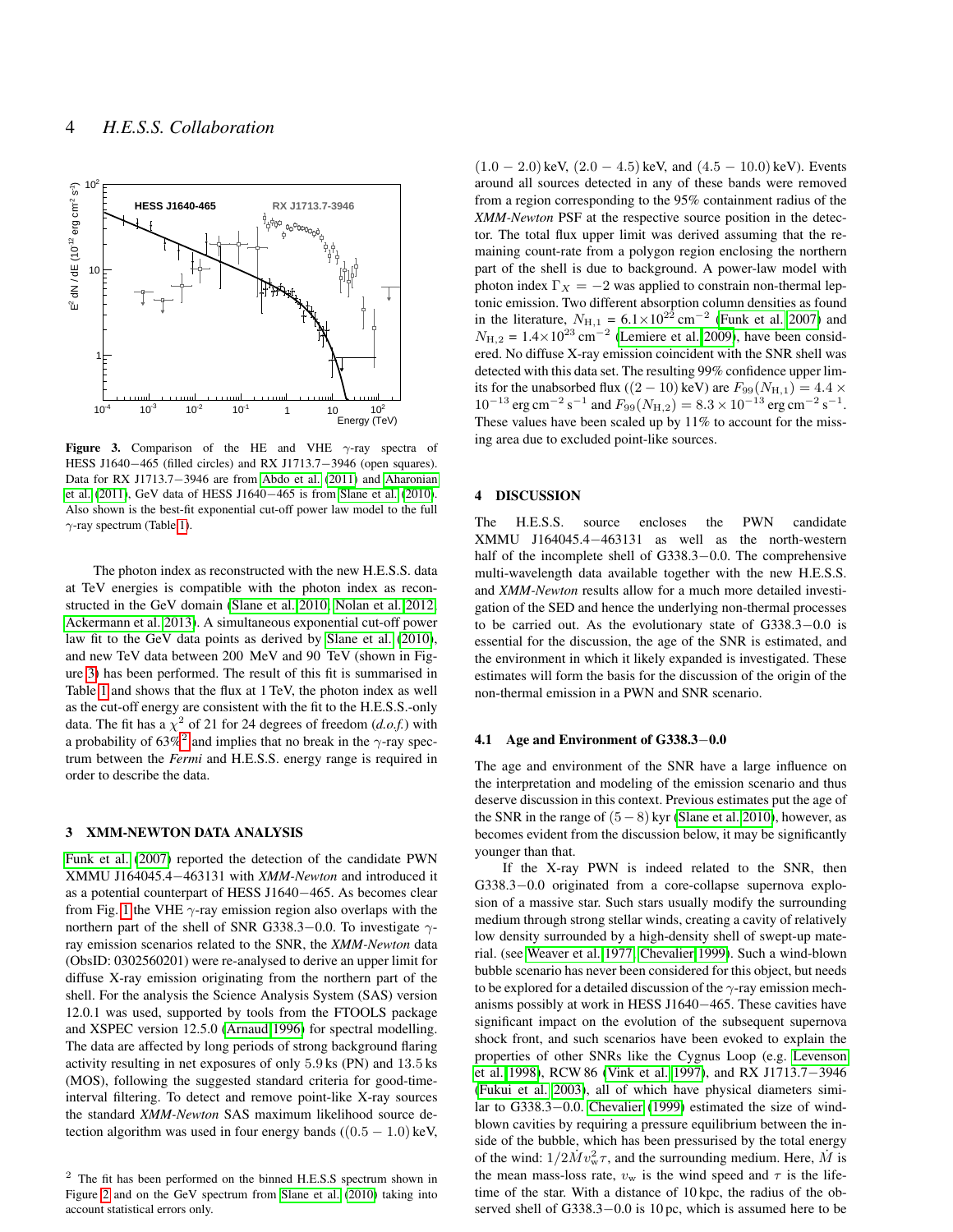| Data                                 | $E_{\min}$                                   | $E_{\rm max}$       |                                       | $\Phi$ <sup>0</sup><br>$10^{-12}$ cm <sup>-2</sup> s <sup>-1</sup> | $E_c$<br><b>TeV</b>                        |
|--------------------------------------|----------------------------------------------|---------------------|---------------------------------------|--------------------------------------------------------------------|--------------------------------------------|
| H.E.S.S.<br>$H.E.S.S. + Fermi-I. AT$ | $260 \,\mathrm{GeV}$<br>$200 \,\mathrm{MeV}$ | $90 \,\mathrm{TeV}$ | 90 TeV $2.11 + 0.09$<br>$2.23 + 0.01$ | $3.3 \pm 0.1$<br>$3.7 \pm 0.2$                                     | $6.0^{+2.0}_{-1.2}$<br>$8.8^{+2.3}_{-1.5}$ |

<span id="page-4-0"></span>Table 1. Best-fit spectrum results of the new H.E.S.S. data as shown in Figure [2,](#page-2-2) and in combination with the GeV spectrum from [Slane et al.](#page-8-1) [\(2010\)](#page-8-1).

comparable to the size of the wind-blown bubble. Such sizes can be achieved by a typical  $\sim$ 20 M<sub>☉</sub> O-type star with  $\tau \simeq$  7 Myr,  $\dot{M} \simeq 10^{-7} M_{\odot} \,\text{yr}^{-1}$ , and  $v_{\text{w}} \simeq 2600 \,\text{km s}^{-1}$ , evolving in an HII region with temperature 10 kK [\(Osterbrock 1989\)](#page-8-10) and average density of  $n \sim 150 \text{ cm}^{-3}$  (see below, [Kudritzki & Puls 2000;](#page-7-19) [Muijres](#page-8-11) [et al. 2012\)](#page-8-11). This corresponds to a total mass loss in the main sequence phase of  $0.7 M_{\odot}$ . An extreme case that may provide a lower limit to the age of the SNR can be derived by the assumption that the remaining material inside the cavity solely originates from the stellar wind. The mean number density then is  $n_0 \sim 0.01 \text{ cm}^{-3}$ with a total mass swept up by the SNR shock of  $0.7 M_{\odot}$ . This means that the SNR shock would evolve freely expanding up to the radius of the wind-blown bubble. Assuming average shock velocities between  $(5000 - 10000)$  km s<sup>-1</sup> the age of the SNR would be  $(1 - 2)$  kyr, which is considerably younger than the estimate of  $(5 - 8)$  kyr by [Slane et al.](#page-8-1) [\(2010\)](#page-8-1), owing to the lower density.

In addition to the SNR age, also the density of the ISM in the immediate vicinity of the shock region has major impact on the interpretation of the emission scenario. The density in the shell surrounding the wind-blown bubble can be estimated with various methods, i.e. via thermal radio emission, thermal X-ray measurements and HI absorption studies. [Castelletti et al.](#page-7-5) [\(2011\)](#page-7-5) found evidence for thermal radioemission in the SNR shell indicating the presence of dense material. The authors infer electron densities based on the free-free absorption feature in the radio spectrum of  $n_e \sim (100 - 165) \text{ cm}^{-3}$ . No diffuse X-ray emission from the SNR shell have been reported in [Funk et al.](#page-7-3) [\(2007\)](#page-7-3), and in the previous section upper limits have been derived. [Slane et al.](#page-8-1) [\(2010\)](#page-8-1) argue that therefore high gas densities are not supported. However, the lack of observed thermal X-ray emission might be consistent with the very large distance and high column densities inferred from the *XMM-Newton* and *Chandra* spectra [\(Lemiere et al. 2009\)](#page-7-4) of the PWN XMMU J164045.4−463131; especially if the plasma temperature is below 1 keV. Only for higher temperatures, as e.g. observed from Kes 32 [\(Vink 2004\)](#page-8-12), could observable thermal X-rays be expected from this source. Particularly, SNRs evolving rapidly inside low-density wind-blown cavities are not expected to produce significant thermal X-ray emission. Only when the SNR shock hits the surrounding shell, the medium in the shock region thermalises rapidly and cools extremely fast, which makes the SNR an efficient emitter of hard thermal X-rays, but only during a short time. Later, the temperatures are expected to drop significantly below 1 keV due to the decreased shock speeds of only a few  $100 \text{ km s}^{-1}$  (see e.g. [Tenorio-Tagle et al. 1991\)](#page-8-13). As outlined above, due to the high absorption towards G338.3−0.0 such emission is not expected to be detectable.

Finally, the HI absorption feature can be used to infer a maximum (neutral) gas density. Assuming that all of the HI gas as stud-ied by [Lemiere et al.](#page-7-4) [\(2009\)](#page-7-4) between  $-65$  km s<sup>-1</sup> and  $-55$  km s<sup>-1</sup> is associated with G338.3−0.0 and located in a shell with 4 pc thickness (as supported by radio observations) at 10 kpc, a maximum density of  $n_{H,\text{max}} \simeq 600 \text{ cm}^{-3}$  can be derived. However, since some of the absorbing gas may not be associated with

G338.3–0.0, average neutral gas densities  $\bar{n}_H$  lower than that are also plausible. From the HI absorption measurements and the thermal radio emission, the hydrogen gas (neutral plus ionised) in the region is consistent with densities of  $\bar{n}_H \gtrsim (100 - 150) \text{ cm}^{-3}$ . [Purcell et al.](#page-8-14) [\(2012\)](#page-8-14) performed a survey for high-density gas ( $n \gtrsim$  $10^4$  cm<sup>-3</sup>) in NH<sub>3</sub> transition lines in the Galactic plane. With the sensitivity of this survey and given that no emission in these transition lines is seen towards HESS J1640−465 a molecular cloud more massive than  $\sim 8000 M_{\odot}$  is not supported by the data. However, this does not exclude the existence of smaller, similarly dense clumps of material in the shell region (see below). There is also no maser emission detected towards the TeV emission, which would have indicated the interaction of a shock wave with dense material (e.g. [Walsh et al. 2011\)](#page-8-15).

#### 4.2 PWN scenario

The positional coincidence of HESS J1640−465 and 2FGL 1640.5−4633 with the candidate X-ray PWN XMMU J164045.4−463131 is seen as evidence for leptonic γ-ray emission from a PWN [\(Funk et al. 2007;](#page-7-3) [Lemiere et al.](#page-7-4) [2009;](#page-7-4) [Slane et al. 2010\)](#page-8-1). In these scenarios, electrons are accelerated to energies of hundreds of TeV in the PWN, radiate via synchrotron and IC processes and produce the observed X-ray and HE and/or VHE  $\gamma$ -ray emission. In the following the PWN interpretation will be confronted with the new spectral and morphological H.E.S.S. results and the available multi-wavelength information.

The  $\gamma$ -ray spectrum of middle-aged and old PWNe is characterised by a break in the SED of  $\Delta\Gamma = 0.5$  at the energy where the IC/synchrotron loss time of the parent electron population is similar to the age of the source (e.g. [Hinton & Hofmann 2009\)](#page-7-2). For young PWNe ( $t \approx 1$  kyr) the  $\gamma$ -ray spectrum from interactions of electrons with magnetic and radiation fields is effectively uncooled up to the cut-off energy as IC and synchrotron loss times are much longer in a typical PWN environment. This leads to a peak in the IC and synchrotron spectra at energies just below the cut-off energy in the electron spectrum. An IC peak (or spectral break) is seen for all of the GeV and TeV identified PWNe (e.g. [Grondin et al. 2011;](#page-7-20) [Aharonian et al. 2006c;](#page-7-11) [Abdo et al. 2010a;](#page-7-21) [Aharonian et al. 2005;](#page-7-22) [Abramowski et al. 2012b\)](#page-7-23), but not for HESS J1640−465. To reproduce the observed  $\gamma$ -ray spectral index  $\Gamma_{\gamma} \simeq 2.2$  for a young object ( $\leq 2.5$  kyr), the injection spectrum has to be  $\Gamma_e = 3.4$ , as  $\Gamma_e = (2\Gamma_\gamma - 1)$  – an index significantly steeper than predicted by Fermi acceleration theory. [Slane et al.](#page-8-1) [\(2010\)](#page-8-1) suggested an additional Maxwellian low-energy electron component in order to explain the smooth connection of the HE and VHE  $\gamma$ -ray spectra. As shown in Section [2.2](#page-2-3) the new high-quality H.E.S.S. spectrum connects with the GeV spectrum without any discernable features and thus does not require such a contribution. In fact, a  $\chi^2$  test of the [Slane et al.](#page-8-1) [\(2010\)](#page-8-1) model on the binned GeV and TeV spectrum results in a  $\chi^2 = 189$  for 25 *d.o.f.* with very low probability, not supporting a significant contribution of such a Maxwellian compo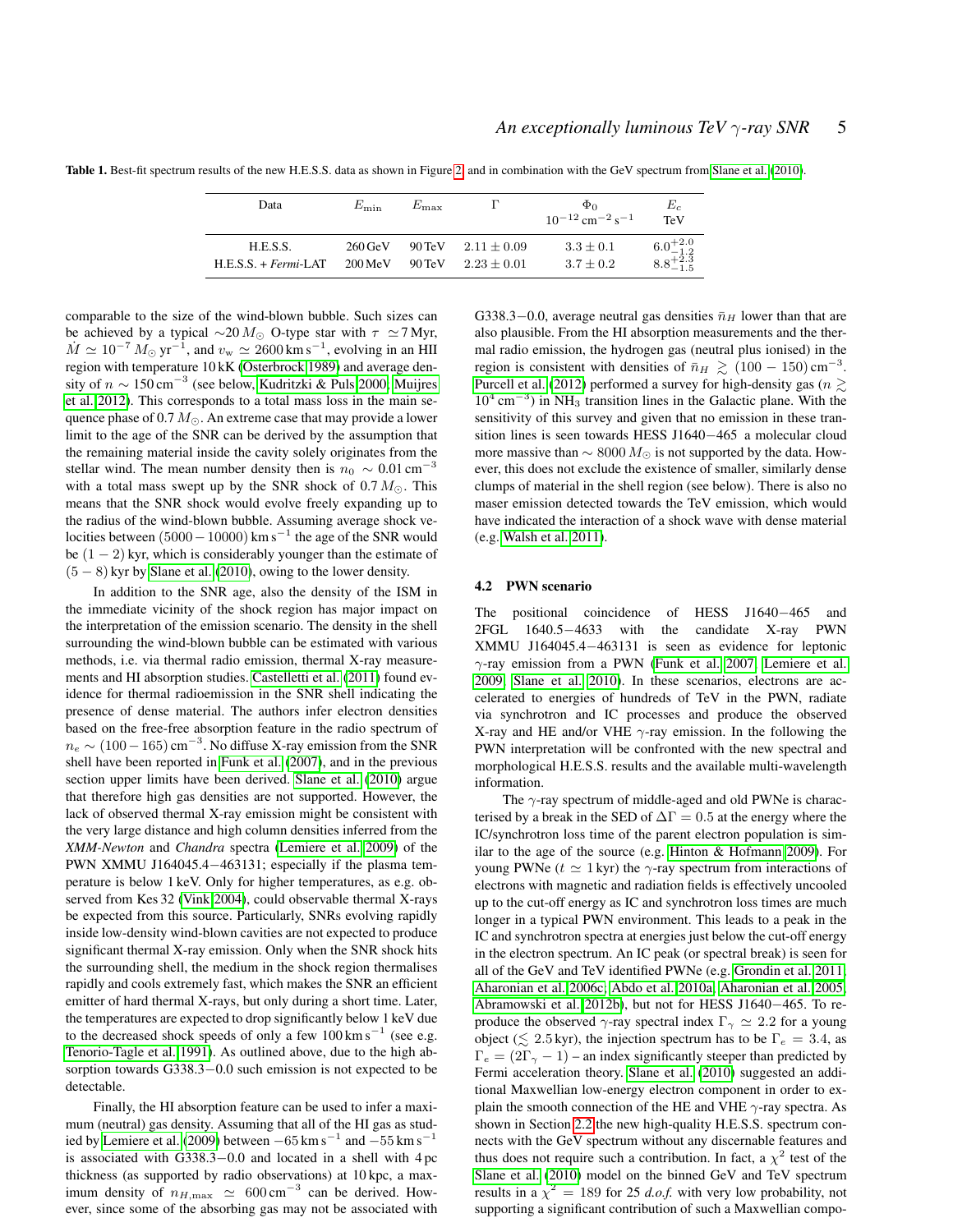nent. This can be compared to the exponential cut-off power law model as shown in Table [1,](#page-4-0) which has a  $\chi^2 = 21$  for 24 *d.o.f.* 

From a theoretical point of view, the extent of the PWN is expected to be smaller than its associated SNR (e.g. [Blondin](#page-7-24) [et al. 2001\)](#page-7-24). This prediction is supported by observations of several PWNe, including MSH 15−52 [\(Aharonian et al. 2005\)](#page-7-22) and Vela X [\(Abramowski et al. 2012b\)](#page-7-23). The intrinsic size of HESS J1640−465 at TeV energies, however, is larger than G338.3−0.0 and features significant overlap with the shell of the SNR – a behaviour that is not seen for any other PWN.

At radio wavelengths, [Castelletti et al.](#page-7-5) [\(2011\)](#page-7-5) derived upper limits on the possible radio emission from the PWN at various wavelengths, with the most constraining limit of  $3.7 \times 10^{-17}$  erg cm<sup>-2</sup> s<sup>-1</sup> at 610 MHz within the X-ray PWN. Due to the different cooling times of the underlying electron population, the PWN is expected to have a larger extent in radio than in X-rays (e.g. [Gaensler & Slane 2006\)](#page-7-25). As no radio emission has been detected at the X-ray PWN location, it is hard to estimate the size and hence total flux from a potential radio PWN. The 610 MHz map shows a deficit of emission at the X-ray PWN location and some enhancement inside the rest of the SNR. This could be associated with projected SNR emission, or with a relic radio PWN. For young PWNe the peak of the radio emission is expected to be close to the pulsar position. Since the radio surface brightness around the putative pulsar is much lower compared to the rest of the SNR interior, this would imply that the radio excess is related to projected shell emission. For older systems, however, the radio PWN can very well fill the full interior of the SNR shell. As a compromise, the limit as given by [Castelletti et al.](#page-7-5) [\(2011\)](#page-7-5) is scaled up by a factor of 16 to cover the interior of the SNR shell. In this case the radio limit is a factor of ∼five below the model curves in [Lemiere et al.](#page-7-4) [\(2009\)](#page-7-4) and [Slane et al.](#page-8-1) [\(2010\)](#page-8-1), and would imply a low-energy cut-off of the underlying electron spectrum significantly higher than the 50 GeV as used by [Lemiere et al.](#page-7-4) [\(2009\)](#page-7-4).

In summary, the interpretation of the GeV and TeV emission as solely originating from a PWN is very difficult as neither the  $\gamma$ -ray spectrum, nor the morphology or the radio data support such a picture. A possible solution would be that the GeV emission has a different origin than the TeV emission. This, however, requires fine-tuning to explain the smooth *Fermi* and H.E.S.S. spectrum and the positional coincidence of the GeV and TeV sources. Also the TeV spectrum alone does not show any significant deviation from a pure power law below the cut-off energy, which would be expected for a young PWN. In fact, the radio upper limit in [Castelletti et al.](#page-7-5) [\(2011\)](#page-7-5), the X-ray data and a non-dominant IC component in the  $\gamma$ ray regime would be consistent with XMMU J164045.4−463131 being a young PWN (c.f. Fig. 5 in [Funk et al. 2007\)](#page-7-3). In general, the featureless  $\gamma$ -ray spectrum over almost six decades in energy is challenging for any leptonic model as spectral breaks and sharp cut-offs are expected in the resulting SED due to cooling and Klein-Nishina effects, respectively (e.g. [Hinton & Hofmann 2009\)](#page-7-2).

The TeV emission also significantly overlaps with the northwestern part of the shell of G338.3−0.0 and it is hence quite natural to explore an origin of the non-thermal emission in the SNR shell. Especially the spectral characteristics of HESS J1640−465 are similar to that of prominent Galactic SNRs interacting with molecular clouds such as W28, W51C or IC 443 (see [Ohm 2012,](#page-8-16) and references therein). In the following the focus will be on an origin of the non-thermal emission in the SNR shell, bearing in mind that some fraction of the total TeV emission could plausibly originate from the PWN.

#### 4.3 SNR scenario

Given the spectral and morphological similarity of HESS J1640−465 with other Galactic SNRs interacting with molecular clouds, an SNR origin of the non-thermal emission is studied in the following. In a hadronic  $\gamma$ -ray emission scenario, a high-density is required to provide sufficient target material for the relativistic protons to produce neutral pions which subsequently decay into energetic photons (see e.g. [Aharonian et al. 1994\)](#page-7-26). This high density material outside the SNR shock could either be the wind shell surrounding the stellar wind bubble, or the dense material known to exist in the vicinity of HESS J1640−465. The relatively low ISM density Inside the wind-blown bubble would not be sufficient to account for the bulk of the observed  $\gamma$ -ray emission, and thus the target material must be of different origin. In the environment of G338.3−0.0 there could be at least two possibilities for the occurrence of sufficiently dense ISM: a) As discussed in Section [4.1](#page-3-2) and following [Chevalier](#page-7-17) [\(1999\)](#page-7-17), wind-blown bubbles are surrounded by a thin dense shell containing the bulk of the material swept-up by the stellar wind. If the expanding shock of G338.3−0.0 is now close to this region, accelerated protons might interact with this dense material and subsequently produce the observed  $\gamma$  rays. b) A second possibility is that the SNR shock expands into a highly inhomogeneous ISM towards the nearby HII region featuring dense clumps of molecular gas surrounded by regions of comparatively low density. Here, the particles could be efficiently accelerated within the inter-clump medium while energetic protons can penetrate into the dense clumps and produce the observed  $\gamma$ -ray emission. This scenario has already been proposed for the young ( $\sim$ 2 kyr) VHE  $\gamma$ -ray emitting SNR RX J1713.7−3946 (see [Zirakashvili & Aharonian](#page-8-17) [2010\)](#page-8-17) where dense molecular cloud cores have been detected in the shock region (e.g. [Sano et al. 2010\)](#page-8-18). Such ISM conditions are probably also present in the vicinity of G338.3−0.0, due to its vicinity to a massive and dense HII region, making this emission scenario also viable for HESS J1640−465.

In contrast to middle-aged interacting SNRs like IC 443 [\(Abdo](#page-7-27) [et al. 2010c\)](#page-7-27) and W 44 [\(Abdo et al. 2010b\)](#page-7-28) where the  $\gamma$ -ray spectra are strongly peaked at GeV energies, RX J1713.7−3946 and other young SNRs emit a large fraction of their high-energy emission in the TeV regime, either due to a different radiation process or their earlier stage in evolution. Figure [3](#page-3-0) shows a comparison between the GeV–TeV spectra of HESS J1640−465 and RX J1713.7−3946 as seen by *Fermi* and H.E.S.S. Interestingly, their spectral shapes in the TeV regime are very similar, which could support an age younger than  $(10 - 20)$  kyr for G338.3–0.0. However, the GeV spectrum becomes much harder for RX J1713.7−3946 but keeps the same slope for HESS J1640−465. Leptonic models giving rise to the observed shape of the  $\gamma$ -ray spectrum of RX J1713.7–3946 have been discussed in the literature quite extensively (see e.g. [Abdo et al. 2011;](#page-7-13) [Yuan et al. 2011\)](#page-8-19). However, following [Zi](#page-8-17)[rakashvili & Aharonian](#page-8-17) [\(2010\)](#page-8-17), the change in slope towards lower energies for RX J1713.7−3946 could also be explained in a hadronic scenario by the smaller penetration depths into the dense molecular cloud cores for protons with lower energies (see also [In](#page-7-29)[oue et al. 2012\)](#page-7-29). These particles therefore cannot interact with the same amount of material as protons with higher energies, giving rise to an under-luminous and harder GeV  $\gamma$ -ray spectrum. The fact that this feature is not seen for HESS J1640−465 might indicate an older remnant than e.g. RX J1713.7−3946 (i.e.  $\geq 2.5$  kyr) or different diffusion properties of the local ISM that allow also lowenergy protons to fully penetrate the dense molecular clumps. An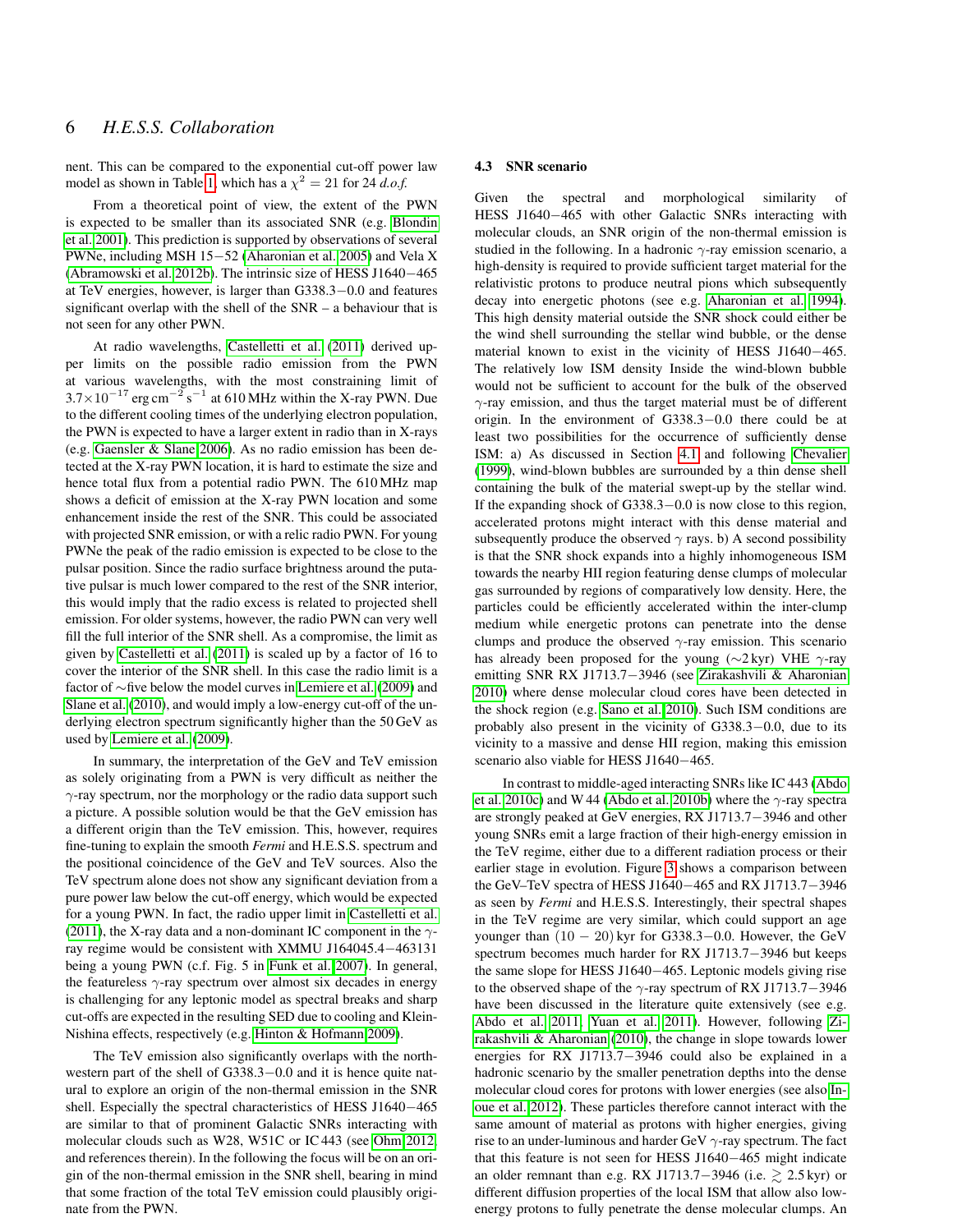

<span id="page-6-0"></span>Figure 4. *Spitzer* MIPS 24  $\mu$ m image in units of MJy sr<sup>−1</sup> with overlaid contours from the smoothed H.E.S.S. excess map (white) and contours of the north-western part of the SNR shell from the 610 MHz image, convolved with the H.E.S.S. PSF (magenta, c.f. Fig. [1\)](#page-2-1).

age of 2.5 kyr would imply some mixing of the stellar-wind material and the ISM leading to average densities in the wind bubble of  $n_0 \sim 0.1 \text{ cm}^{-3}$  (c.f. Section [4.1\)](#page-3-2).

When comparing the TeV morphology of HESS J1640−465 to G338.3–0.0 (Fig. [1\)](#page-2-1) it becomes clear that  $\gamma$ -ray emission only shows significant overlap with the north-western (NW) part of the radio shell. Thus, in a hadronic scenario the lack of emission from the south-eastern (SE) shell needs to be explained. In such a model the  $\gamma$ -ray emission is expected to follow the distribution and the density of available target material in the shock region. Indeed, a correlation between the molecular and atomic gas and the VHE  $\gamma$ ray intensity from RX J1713.7−3946 has recently been reported by [Fukui et al.](#page-7-30) [\(2012\)](#page-7-30). Thus, if dense target material is much more abundant in the northern region of G338.3−0.0 compared to the south, the observed TeV morphology of HESS J1640−465 is consistent with a hadronic scenario. Figure [4](#page-6-0) shows the *Spitzer* MIPS [\(Rieke et al. 2004\)](#page-8-20) 24  $\mu$ m image of this region, which essentially traces the abundance of interstellar dust and dense HII star-forming regions. Here it can be seen that the mean infrared intensity towards the NW part is a factor of ∼5 higher than towards the SE area of the shell. Therefore, the different densities could indeed give rise to the observed morphology. To further test the hypothesis of the NW shell being the origin of the VHE  $\gamma$ -ray emission, only this part of the radio shell was used as a template and convolved with the H.E.S.S. PSF. The resulting contours are over-plotted on the *Spitzer* image in Fig. [4](#page-6-0) and show a good agreement with the VHE  $\gamma$ -ray excess contours from H.E.S.S.

Figure [5](#page-6-1) shows the measured SED of G338.3−0.0 along with the new H.E.S.S. data and *XMM-Newton* limits. Also shown is a single-zone time-dependent model for the continuous injection of electrons and protons over an assumed age of G338.3−0.0 of 2.5 kyr (e.g. [Funk et al. 2007\)](#page-7-3). High-energy electrons produce synchrotron and IC  $\gamma$ -ray emission in interactions with magnetic and radiation fields, respectively. High-energy protons produce  $\pi^0$ decay  $\gamma$ -ray emission in interactions with material in the SNR shell. The broadband SED can be explained in this scenario with a reasonable choice of input parameters. The leptonic component can



<span id="page-6-1"></span>Figure 5. HE and VHE  $\gamma$ -ray spectrum of HESS J1640–465 as given in [Slane et al.](#page-8-1) [\(2010\)](#page-8-1) and shown in Figure [2,](#page-2-2) respectively. The X-ray limit has been derived in the northern part of the radio shell and assuming the higher column density as derived by [Lemiere et al.](#page-7-4) [\(2009\)](#page-7-4) (see Figure [1](#page-2-1) and text), and the radio data is from [Castelletti et al.](#page-7-5) [\(2011\)](#page-7-5), scaled by a factor of 0.5, assuming that half of the radio emission comes from the northern part of the shell. The long-dashed blue and red dash-dotted curves are synchrotron and IC emission from non-thermal electrons, respectively. The green dashed curve is the Bremsstrahlung component and the solid black curve is hadronic  $\pi^0$ -decay  $\gamma$ -ray emission.

be constrained by the observed synchrotron spectrum from radio to X-rays. In this model calculation, a magnetic field of  $B = 35 \,\mu\text{G}$ , maximum electron energy of  $E_{c,e} = 10 \text{ TeV}$  and electron spectral index of  $\Gamma_e = 2.0$  is required to reproduce the radio spectrum and to not violate the X-ray limit. The target radiation fields have been chosen based on [Lemiere et al.](#page-7-4) [\(2009\)](#page-7-4), with a dust component that has been increased to account for the five times higher radiation field energy density in the northern part of the shell. It is clear from Figure [5](#page-6-1) that the predicted IC emission is at least two orders of magnitude below the observed  $\gamma$ -ray emission for an assumed electron-to-proton (e/p) ratio of  $10^{-2}$ . Furthermore, the smooth connection of the HE and VHE  $\gamma$ -ray spectrum cannot be explained. A considerably higher e/p ratio of  $\simeq 0.1$  (and lower magnetic field of  $B \simeq 10 \,\mu\text{G}$  is required to reach the TeV flux. Even in this case, the IC spectral shape and maximum energy is not supported by the VHE  $\gamma$ -ray spectrum. In dense environments, Bremsstrahlung can significantly contribute to the nonthermal emission. Densities as high as  $500 \text{ cm}^{-3}$  and e/p ratios of 0.1 are, however, required to reach the flux observed by H.E.S.S.

In a hadronic scenario, a total energy transferred into protons of  $W_p = 2.5 \times 10^{50}$  erg, maximum proton energy  $E_{c,p} = 50$  TeV and spectral index of  $\Gamma_p = 2.2$  as well as an average ambient density  $\bar{n}_H = 150 \text{ cm}^{-3}$ , is required to reproduce the GeV – TeV spectrum. The measured TeV flux coupled with the large estimated distance of  $\sim 10$  kpc would imply that HESS J1640–465 is the most luminous Galactic VHE  $\gamma$ -ray SNR detected so far  $(L_{>1\text{TeV}} \simeq 4.6 \times 10^{35} (d/10 \,\text{kpc})^2 \,\text{erg s}^{-1})$ . The TeV luminosity is therefore about one order of magnitude higher than that of the W51C SNR (Aleksić et al. 2012). Due to the harder  $\gamma$ -ray spectral index, HESS J1640–465 has a total  $\gamma$ -ray luminosity comparable to W51C. The product of total energy in interacting protons and mean ambient density of  $W_p \bar{n}_H \simeq 4 \times 10^{52} (d/10 \, \text{kpc})^2$  erg cm<sup>−3</sup> requires a considerable amount of SN kinetic energy that is transferred to high-energy protons and/or a high average density of the target material as motivated before. With the gas densities estimated above, a very large energy in protons is needed to reach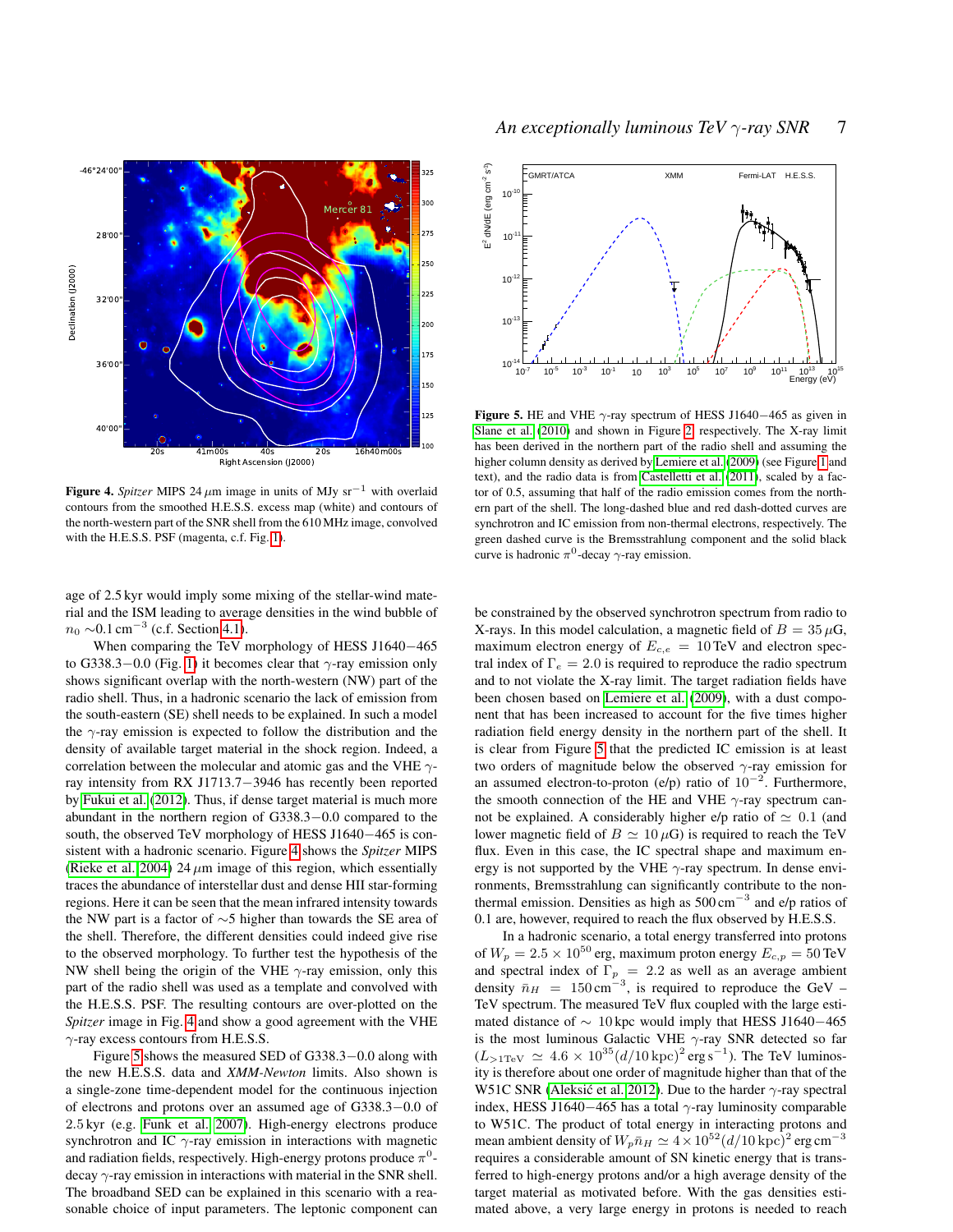# 8 *H.E.S.S. Collaboration*

the measured GeV and TeV flux. This implies that either the SN explosion was as energetic as  $E_{SN} \simeq 4 \times 10^{51} (d/10 \,\text{kpc})^2$  erg (assuming a canonical 10% of SN explosion energy is channeled into cosmic rays) and/or that the fraction of  $E_{SN}$  transferred into relativistic protons is significantly larger than the canonical 10%, i.e. up to  $\sim 40 \, (d/10 \, \text{kpc})^2$ % for a typical  $E_{SN} = 10^{51}$  erg. Note that this estimate can be even higher, as only the northern half of the SNR shell seems to be illuminated by cosmic rays.

# 5 CONCLUSIONS AND OUTLOOK

The detailed H.E.S.S. results presented in this work show that the VHE  $γ$ -ray emission from HESS J1640−465 significantly overlaps with the north-western part of the SNR shell of G338.3−0.0. Moreover, the VHE  $\gamma$ -ray spectrum smoothly connects with the Fermi spectrum and has a high-energy cut-off that implies that particles with tens of TeV energies are present in the acceleration region. The TeV morphology, new radio measurements and the overall  $\gamma$ -ray spectrum are hard to explain in a scenario where most of the non-thermal emission is coming from the PWN. The broadband SED and morphology of the non-thermal emission from HESS J1640−465 can be better explained in a scenario where protons are accelerated in the shell of G338.3−0.0 and interact with dense gas associated with the G338.4+0.1 HII complex. In this case, the product of total energy in interacting protons and mean ambient density  $W_p \bar{n}_H \sim 4 \times 10^{52} (d/10\,{\rm kpc})^2$  erg cm $^{-3}$  required to explain the flux measured by Fermi and H.E.S.S. is comparable to the  $\gamma$ -ray-emitting SNR W51C, although the TeV luminosity of HESS J1640−465 is an order of magnitude higher. In this picture, the non-detection of thermal X-rays is consistent with the large distance to G338.3−0.0 and the high column density along the line of sight. High resolution and high sensitivity molecular line observations in this region are required to locate the dense gas that might act as target material and to put limits on the explosion energy of G338.3−0.0. The future Cherenkov Telescope Array with its much better angular resolution and sensitivity is needed to further resolve the VHE  $\gamma$ -ray emission region(s) of HESS J1640–465 and to distinguish the contribution from the SNR shell and the PWN in G338.3−0.0.

# ACKNOWLEDGEMENTS

The support of the Namibian authorities and of the University of Namibia in facilitating the construction and operation of H.E.S.S. is gratefully acknowledged, as is the support by the German Ministry for Education and Research (BMBF), the Max Planck Society, the French Ministry for Research, the CNRS-IN2P3 and the Astroparticle Interdisciplinary Programme of the CNRS, the U.K. Science and Technology Facilities Council (STFC), the IPNP of the Charles University, the Czech Science Foundation, the Polish Ministry of Science and Higher Education, the South African Department of Science and Technology and National Research Foundation, and by the University of Namibia. We appreciate the excellent work of the technical support staff in Berlin, Durham, Hamburg, Heidelberg, Palaiseau, Paris, Saclay, and in Namibia in the construction and operation of the equipment. S.O. acknowledges the support of the Humboldt foundation by a Feodor-Lynen research fellowship. We are also grateful to Gabriela Castelletti, who kindly provided the 610 MHz map and Patrick Slane for the PWN model curve. The authors would also like to thank the anonymous referee for her/his detailed and constructive comments, which significantly improved the quality of the paper. This work is based in part on observations made with the *Spitzer* Space Telescope, which is operated by the Jet Propulsion Laboratory, California Institute of Technology under a contract with NASA.

#### REFERENCES

- <span id="page-7-21"></span>Abdo A. A. et al. (Fermi-LAT Collaboration), 2010a, ApJ, 714, 927
- <span id="page-7-28"></span><span id="page-7-13"></span>Abdo A. A. et al. (Fermi-LAT Collaboration), 2011, ApJ, 734, 28 Abdo A. A. et al. (Fermi-LAT Collaboration), 2010b, Science, 327, 1103
- <span id="page-7-27"></span>Abdo A. A. et al. (Fermi-LAT Collaboration), 2010c, ApJ, 712, 459
- <span id="page-7-12"></span>Abramowski A. et al. (H.E.S.S. Collaboration), 2012a, A&A, 548, A46
- <span id="page-7-23"></span>Abramowski A. et al. (H.E.S.S. Collaboration), 2012b, A&A, 548, A38
- <span id="page-7-15"></span>Ackermann M. et al. (Fermi-LAT Collaboration), 2013, ArXiv eprints: 1306.6772
- <span id="page-7-22"></span>Aharonian F. et al. (H.E.S.S. Collaboration), 2005, A&A, 435, L17
- <span id="page-7-7"></span>Aharonian F. et al. (H.E.S.S. Collaboration), 2006a, A&A, 457, 899
- <span id="page-7-0"></span>Aharonian F. et al. (H.E.S.S. Collaboration), 2006b, ApJ, 636, 777
- <span id="page-7-14"></span>Aharonian F. et al. (H.E.S.S. Collaboration), 2011, A&A, 531, C1
- <span id="page-7-11"></span>Aharonian F. et al. (H.E.S.S. Collaboration), 2006c, A&A, 460, 365
- <span id="page-7-31"></span><span id="page-7-26"></span>Aharonian F. A., Drury L. O., Voelk H. J., 1994, A&A, 285, 645
- Aleksic J. et al. (MAGIC Collaboration), 2012, A&A, 541, A13 ´
- <span id="page-7-16"></span>Arnaud K. A., 1996, in ASP Conf. Ser. 101: Astronomical Data Analysis Software and Systems V, p. 17
- <span id="page-7-9"></span>Berge D., Funk S., Hinton J., 2007, A&A, 466, 1219
- <span id="page-7-24"></span>Blondin J. M., Chevalier R. A., Frierson D. M., 2001, ApJ, 563, 806
- <span id="page-7-1"></span>Carrigan S. et al. (H.E.S.S. Collaboration), 2013, ArXiv e-prints: 1307.4690
- <span id="page-7-5"></span>Castelletti G., Giacani E., Dubner G., Joshi B. C., Rao A. P., Terrier R., 2011, A&A, 536, A98
- <span id="page-7-17"></span>Chevalier R. A., 1999, ApJ, 511, 798
- <span id="page-7-6"></span>Davies B., de La Fuente D., Najarro F., Hinton J. A., Trombley C., Figer D. F., Puga E., 2012, MNRAS, 419, 1860
- <span id="page-7-8"></span>de Naurois M., Rolland L., 2009, Astroparticle Physics, 32, 231
- <span id="page-7-10"></span>Freeman P., Doe S., Siemiginowska A., 2001, in Society of Photo-Optical Instrumentation Engineers (SPIE) Conference Series, Vol. 4477, Society of Photo-Optical Instrumentation Engineers (SPIE) Conference Series, Starck J.-L., Murtagh F. D., eds., pp. 76–87
- <span id="page-7-18"></span>Fukui Y. et al., 2003, PASJ, 55, L61
- <span id="page-7-30"></span>Fukui Y. et al., 2012, ApJ, 746, 82
- <span id="page-7-3"></span>Funk S., Hinton J. A., Pühlhofer G., Aharonian F. A., Hofmann W., Reimer O., Wagner S., 2007, ApJ, 662, 517
- <span id="page-7-25"></span>Gaensler B. M., Slane P. O., 2006, ARA&A, 44, 17
- <span id="page-7-20"></span>Grondin M.-H. et al., 2011, ApJ, 738, 42
- <span id="page-7-2"></span>Hinton J. A., Hofmann W., 2009, ARA&A, 47, 523
- <span id="page-7-29"></span>Inoue T., Yamazaki R., Inutsuka S.-i., Fukui Y., 2012, ApJ, 744, 71
- <span id="page-7-19"></span>Kudritzki R.-P., Puls J., 2000, ARA&A, 38, 613
- <span id="page-7-4"></span>Lemiere A., Slane P., Gaensler B. M., Murray S., 2009, ApJ, 706, 1269